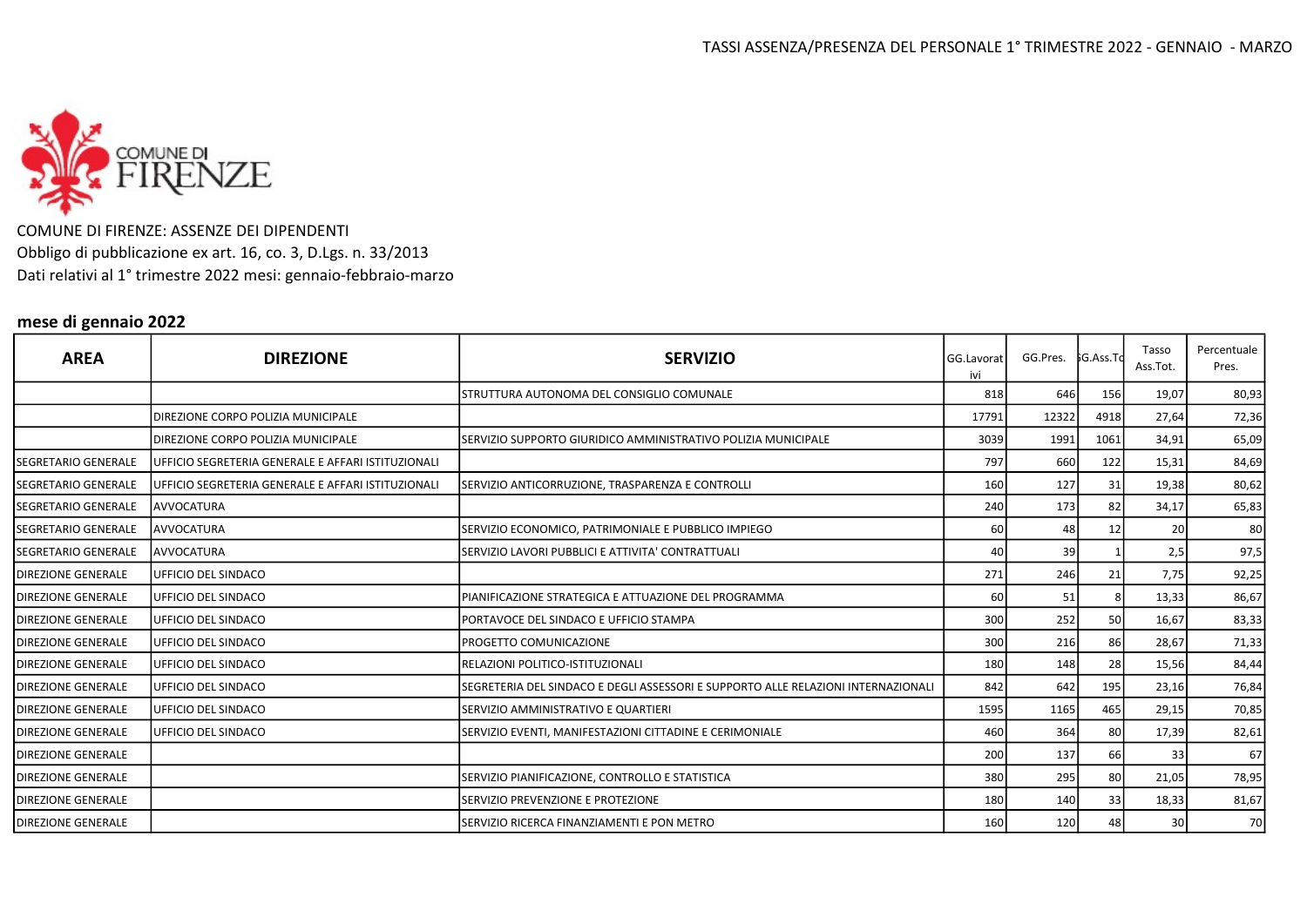| DIREZIONE GENERALE        | DIREZIONE RISORSE FINANZIARIE                      |                                                                       | 331  | 251  | 72  | 21,75 | 78,25 |
|---------------------------|----------------------------------------------------|-----------------------------------------------------------------------|------|------|-----|-------|-------|
| DIREZIONE GENERALE        | DIREZIONE RISORSE FINANZIARIE                      | SERVIZIO ECONOMICO FINANZIARIO                                        | 588  | 402  | 172 | 29,25 | 70,75 |
| DIREZIONE GENERALE        | DIREZIONE RISORSE FINANZIARIE                      | SERVIZIO ENTRATE E RECUPERO EVASIONE                                  | 860  | 656  | 196 | 22,79 | 77,21 |
| DIREZIONE GENERALE        | DIREZIONE RISORSE UMANE                            |                                                                       | 380  | 273  | 104 | 27,37 | 72,63 |
| DIREZIONE GENERALE        | DIREZIONE RISORSE UMANE                            | SERVIZIO ACQUISIZIONE RISORSE                                         | 447  | 353  | 87  | 19,46 | 80,54 |
| <b>DIREZIONE GENERALE</b> | DIREZIONE RISORSE UMANE                            | SERVIZIO AMMINISTRAZIONE DEL PERSONALE                                | 693  | 544  | 133 | 19,19 | 80,81 |
| <b>DIREZIONE GENERALE</b> | DIREZIONE SERVIZI TERRITORIALI E PROTEZIONE CIVILE |                                                                       | 791  | 592  | 193 | 24,4  | 75,6  |
| DIREZIONE GENERALE        | DIREZIONE SERVIZI TERRITORIALI E PROTEZIONE CIVILE | SERVIZIO PROTEZIONE CIVILE                                            | 352  | 278  | 73  | 20,74 | 79,26 |
| DIREZIONE GENERALE        | DIREZIONE SERVIZI TERRITORIALI E PROTEZIONE CIVILE | SERVIZIO SERVIZI DEMOGRAFICI                                          | 1632 | 1270 | 377 | 23,1  | 76,9  |
| DIREZIONE GENERALE        | DIREZIONE AMBIENTE                                 |                                                                       | 357  | 252  | 105 | 29,41 | 70,59 |
| DIREZIONE GENERALE        | <b>DIREZIONE AMBIENTE</b>                          | SERVIZIO PARCHI GIARDINI ED AREE VERDI                                | 2287 | 1687 | 653 | 28,55 | 71,45 |
| DIREZIONE GENERALE        | DIREZIONE AMBIENTE                                 | SERVIZIO RIFIUTI, IGIENE PUBBLICA, AMBIENTALE E DEL TERRITORIO        | 400  | 312  | 92  | 23    | 77    |
| DIREZIONE GENERALE        | DIREZIONE AMBIENTE                                 | SERVIZIO SOSTENIBILITA', VALUTAZIONE AMBIENTALE, GEOLOGIA E BONIFICHE | 320  | 236  | 99  | 30,94 | 69,06 |
| <b>DIREZIONE GENERALE</b> | DIREZIONE SERVIZI TECNICI                          |                                                                       | 932  | 648  | 288 | 30,9  | 69,1  |
| DIREZIONE GENERALE        | DIREZIONE SERVIZI TECNICI                          | SERVIZIO BELLE ARTI E FABBRICA DI PALAZZO VECCHIO                     | 608  | 421  | 176 | 28,95 | 71,05 |
| DIREZIONE GENERALE        | DIREZIONE SERVIZI TECNICI                          | SERVIZIO GESTIONE E MANUTENZIONE                                      | 1154 | 914  | 240 | 20,8  | 79,2  |
| <b>DIREZIONE GENERALE</b> | DIREZIONE SERVIZI TECNICI                          | SERVIZIO SUPPORTO TECNICO QUARTIERI E IMPIANTI SPORTIVI               | 550  | 443  | 102 | 18,55 | 81,45 |
| <b>DIREZIONE GENERALE</b> | DIREZIONE NUOVE INFRASTRUTTURE E MOBILITA'         |                                                                       | 460  | 376  | 74  | 16,09 | 83,91 |
| DIREZIONE GENERALE        | DIREZIONE NUOVE INFRASTRUTTURE E MOBILITA'         | SERVIZIO MOBILITA'                                                    | 680  | 506  | 185 | 27,21 | 72,79 |
| DIREZIONE GENERALE        | DIREZIONE NUOVE INFRASTRUTTURE E MOBILITA'         | SERVIZIO PROGRAMMAZIONE MOBILITA' E PISTE CICLABILI                   | 460  | 334  | 118 | 25,65 | 74,35 |
| <b>DIREZIONE GENERALE</b> | DIREZIONE NUOVE INFRASTRUTTURE E MOBILITA'         | SERVIZIO UFFICIO TRAMVIA/INTERVENTI TAV E AUTOSTRADE                  | 428  | 327  | 92  | 21,5  | 78,5  |
| DIREZIONE GENERALE        | DIREZIONE NUOVE INFRASTRUTTURE E MOBILITA'         | SERVIZIO VIABILITA'                                                   | 737  | 584  | 142 | 19,27 | 80,73 |
| DIREZIONE GENERALE        | <b>DIREZIONE URBANISTICA</b>                       |                                                                       | 174  | 131  | 51  | 29,31 | 70,69 |
| DIREZIONE GENERALE        | DIREZIONE URBANISTICA                              | SERVIZIO AMMINISTRATIVO URBANISTICA                                   | 756  | 518  | 263 | 34,79 | 65,21 |
| DIREZIONE GENERALE        | DIREZIONE URBANISTICA                              | SERVIZIO EDILIZIA PRIVATA                                             | 726  | 533  | 187 | 25,76 | 74,24 |
| DIREZIONE GENERALE        | DIREZIONE URBANISTICA                              | SERVIZIO PIANIFICAZIONE URBANISTICA                                   | 180  | 140  | 38  | 21,11 | 78,89 |
| DIREZIONE GENERALE        | DIREZIONE SISTEMI INFORMATIVI                      |                                                                       | 275  | 174  | 86  | 31,27 | 68,73 |
| DIREZIONE GENERALE        | DIREZIONE SISTEMI INFORMATIVI                      | SERVIZIO GESTIONE INFRASTRUTTURE TECNOLOGICHE                         | 699  | 539  | 143 | 20,46 | 79,54 |
| <b>DIREZIONE GENERALE</b> | DIREZIONE SISTEMI INFORMATIVI                      | SERVIZIO SVILUPPO INFRASTRUTTURE TECNOLOGICHE                         | 355  | 285  | 75  | 21,13 | 78,87 |
| <b>DIREZIONE GENERALE</b> | DIREZIONE GARE, APPALTI E PARTECIPATE              | SERVIZIO AMMINISTRATIVO BENI E SERVIZI                                | 573  | 442  | 123 | 21,47 | 78,53 |
| DIREZIONE GENERALE        | DIREZIONE GARE, APPALTI E PARTECIPATE              | SERVIZIO AMMINISTRATIVO OPERE E LAVORI PUBBLICI                       | 240  | 204  | 32  | 13,33 | 86,67 |
| <b>DIREZIONE GENERALE</b> | DIREZIONE GARE, APPALTI E PARTECIPATE              | SERVIZIO SOCIETA' PARTECIPATE, ASSOCIAZIONI E FONDAZIONI              | 113  | 83   | 27  | 23,89 | 76,11 |
| DIREZIONE GENERALE        | DIREZIONE PATRIMONIO IMMOBILIARE                   |                                                                       | 1478 | 1079 | 382 | 25,85 | 74,15 |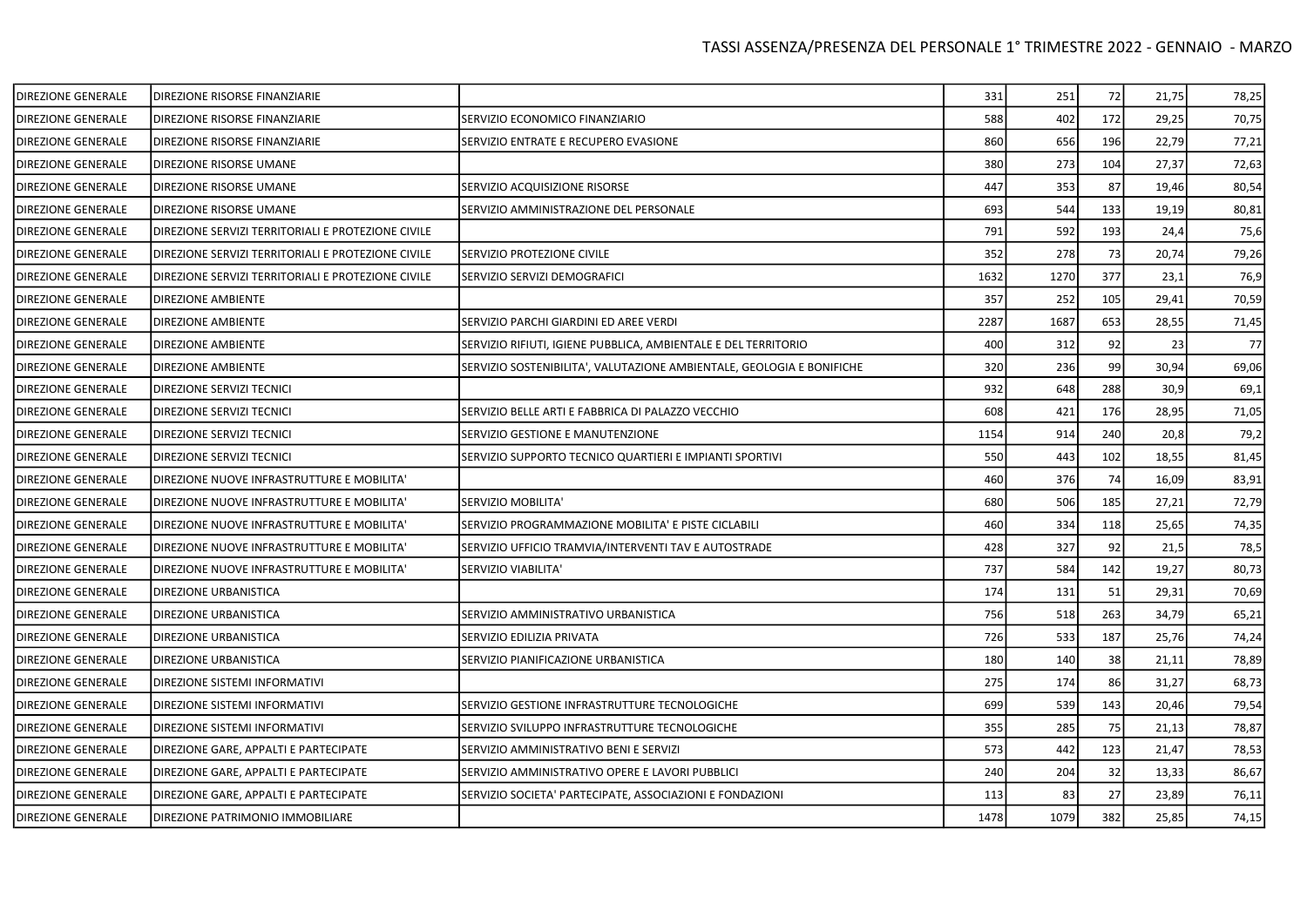| <b>DIREZIONE GENERALE</b> | <b>I</b> DIREZIONE PATRIMONIO IMMOBILIARE | ISERVIZIO GESTIONE PATRIMONIO                                       | 478   | 390  | 78   | 16,32 | 83,68 |
|---------------------------|-------------------------------------------|---------------------------------------------------------------------|-------|------|------|-------|-------|
| <b>DIREZIONE GENERALE</b> | <b>DIREZIONE PATRIMONIO IMMOBILIARE</b>   | ISERVIZIO SERVIZI CIMITERIALI                                       | 1576  | 1145 | 437  | 27,73 | 72,27 |
| <b>DIREZIONE GENERALE</b> | DIREZIONE ATTIVITA' ECONOMICHE E TURISMO  |                                                                     | 420   | 333  | 92   | 21,9  | 78,1  |
| <b>DIREZIONE GENERALE</b> | IDIREZIONE ATTIVITA' ECONOMICHE E TURISMO | SERVIZIO ATTIVITA' PRODUTTIVE                                       | 440   | 307  | 129  | 29,32 | 70,68 |
| <b>DIREZIONE GENERALE</b> | DIREZIONE ATTIVITA' ECONOMICHE E TURISMO  | SERVIZIO COMMERCIO AREE PUBBLICHE OCCUPAZIONE SUOLO PUBBLICO E TAXI | 60C   | 452  | 150  | 25    | 75    |
| <b>DIREZIONE GENERALE</b> | IDIREZIONE ATTIVITA' ECONOMICHE E TURISMO | SERVIZIO PROMOZIONE ECONOMICA, TURISTICA E LAVORO                   | 100   | 87   | 12   | 12    | 88    |
| <b>DIREZIONE GENERALE</b> | <b>DIREZIONE ISTRUZIONE</b>               |                                                                     | 520   | 402  | 112  | 21,54 | 78,46 |
| <b>DIREZIONE GENERALE</b> | <b>DIREZIONE ISTRUZIONE</b>               | SERVIZIO INFANZIA, ATTIVITA' EDUCATIVE, LUDICHE E FORMATIVE         | 6309  | 4123 | 1829 | 28,99 | 71,01 |
| <b>DIREZIONE GENERALE</b> | <b>DIREZIONE ISTRUZIONE</b>               | SERVIZIO NIDI E COORDINAMENTO PEDAGOGICO                            | 11272 | 7181 | 3381 | 29,99 | 70,01 |
| <b>DIREZIONE GENERALE</b> | <b>DIREZIONE ISTRUZIONE</b>               | SERVIZIO SUPPORTO ALLE ATTIVITA' EDUCATIVE E SCOLASTICHE            | 720   | 494  | 207  | 28,75 | 71,25 |
| <b>DIREZIONE GENERALE</b> | <b>IDIREZIONE CULTURA E SPORT</b>         |                                                                     | 454   | 350  | 100  | 22,03 | 77,97 |
| <b>DIREZIONE GENERALE</b> | <b>DIREZIONE CULTURA E SPORT</b>          | SERVIZIO ATTIVITA' CULTURALI E POLITICHE GIOVANILI                  | 320   | 245  | 72   | 22,5  | 77,5  |
| <b>DIREZIONE GENERALE</b> | <b>DIREZIONE CULTURA E SPORT</b>          | SERVIZIO MUSEI, BIBLIOTECHE, ARCHIVI                                | 1792  | 1406 | 416  | 23,21 | 76,79 |
| <b>DIREZIONE GENERALE</b> | <b>IDIREZIONE CULTURA E SPORT</b>         | <b>ISERVIZIO SPORT</b>                                              | 1198  | 892  | 314  | 26,21 | 73,79 |
| <b>DIREZIONE GENERALE</b> | DIREZIONE SERVIZI SOCIALI                 |                                                                     | 1536  | 1186 | 333  | 21,68 | 78,32 |
| <b>DIREZIONE GENERALE</b> | <b>DIREZIONE SERVIZI SOCIALI</b>          | <b>SERVIZIO CASA</b>                                                | 480   | 376  | 93   | 19,38 | 80,62 |
| <b>DIREZIONE GENERALE</b> | <b>DIREZIONE SERVIZI SOCIALI</b>          | SERVIZIO SOCIALE AMMINISTRATIVO                                     | 1496  | 1151 | 338  | 22,59 | 77,41 |
| <b>DIREZIONE GENERALE</b> | <b>DIREZIONE SERVIZI SOCIALI</b>          | SERVIZIO SOCIALE PROFESSIONALE                                      | 1954  | 1495 | 479  | 24,51 | 75,49 |

# mese di febbraio 2022

| <b>AREA</b>                 | <b>DIREZIONE</b>                                    | <b>SERVIZIO</b>                                                | GG.Lavorat<br>ivi | GG.Pres. | GG.Ass.<br>Tot. | Tasso<br>Ass.Tot. | Percentuale<br>Pres. |
|-----------------------------|-----------------------------------------------------|----------------------------------------------------------------|-------------------|----------|-----------------|-------------------|----------------------|
|                             |                                                     | ISTRUTTURA AUTONOMA DEL CONSIGLIO COMUNALE                     | 826               | 707      | 109             | 13,2              | 86,8                 |
|                             | DIREZIONE CORPO POLIZIA MUNICIPALE                  |                                                                | 17771             | 14424    | 2293            | 12,9              | 87,1                 |
|                             | DIREZIONE CORPO POLIZIA MUNICIPALE                  | ISERVIZIO SUPPORTO GIURIDICO AMMINISTRATIVO POLIZIA MUNICIPALE | 3046              | 2349     | 625             | 20,52             | 79,48                |
| <b>ISEGRETARIO GENERALE</b> | UFFICIO SEGRETERIA GENERALE E AFFARI ISTITUZIONALI  |                                                                | 732               | 654      |                 | 9,7               | 90,3                 |
| ISEGRETARIO GENERALE        | IUFFICIO SEGRETERIA GENERALE E AFFARI ISTITUZIONALI | SERVIZIO ANTICORRUZIONE, TRASPARENZA E CONTROLLI               | 140               | 128      |                 | 7,86              | 92,14                |
| ISEGRETARIO GENERALE        | <b>AVVOCATURA</b>                                   |                                                                | 240               | 196      | 56              | 23,33             | 76,67                |
| ISEGRETARIO GENERALE        | AVVOCATURA                                          | SERVIZIO ECONOMICO, PATRIMONIALE E PUBBLICO IMPIEGO            | 60                | -46 I    |                 | 23,33             | 76,67                |
| ISEGRETARIO GENERALE        | AVVOCATURA                                          | ISERVIZIO LAVORI PUBBLICI E ATTIVITA' CONTRATTUALI             | 40                | 40 I     |                 |                   | 100                  |
| <b>I</b> DIREZIONE GENERALE | UFFICIO DEL SINDACO                                 |                                                                | 314               | 307      |                 | 2,87              | 97,13                |
| <b>I</b> DIREZIONE GENERALE | <b>IUFFICIO DEL SINDACO</b>                         | IPIANIFICAZIONE STRATEGICA E ATTUAZIONE DEL PROGRAMMA          | 60                | 53       |                 | 11,67             | 88,33                |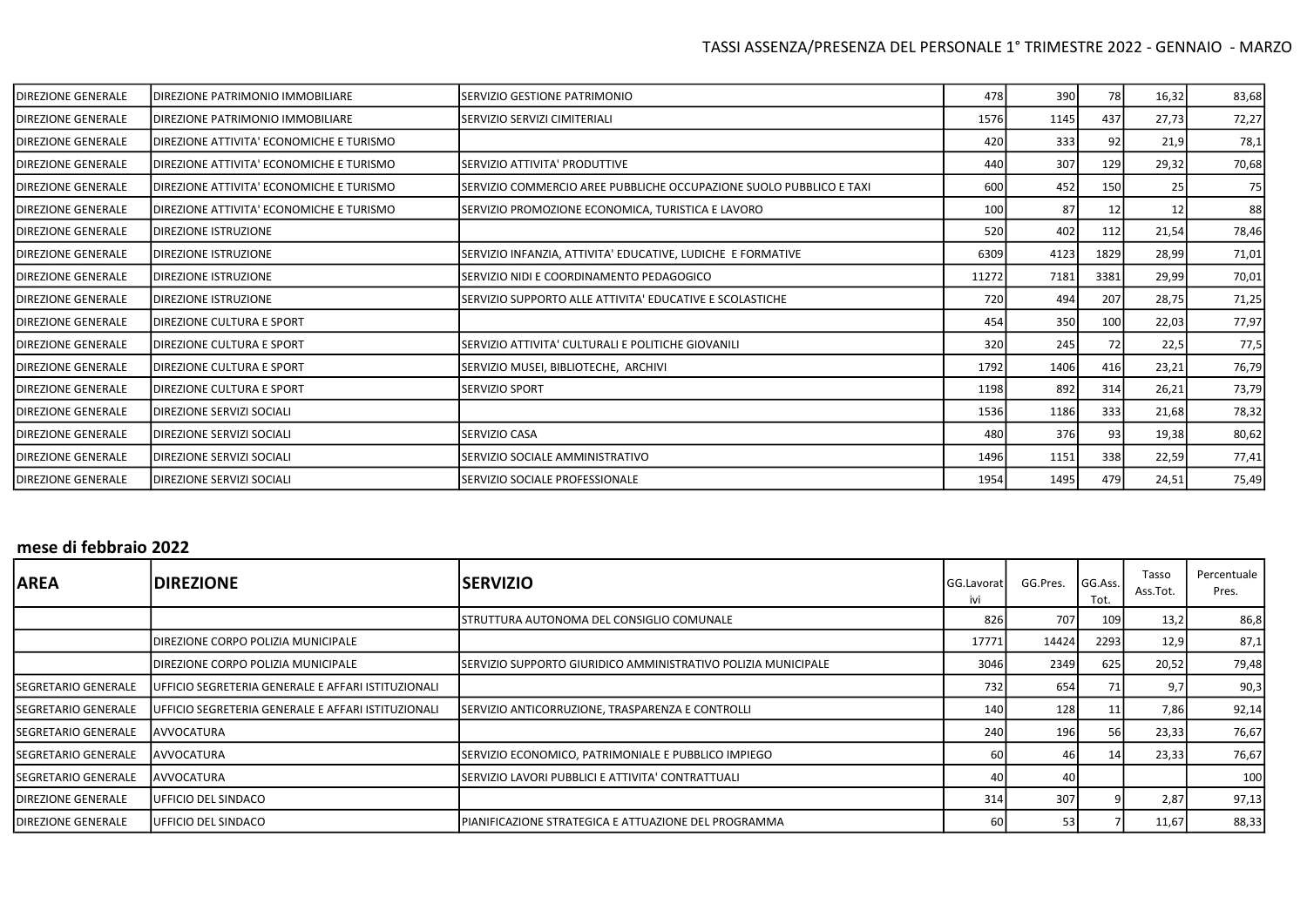| <b>DIREZIONE GENERALE</b> | UFFICIO DEL SINDACO                                | PORTAVOCE DEL SINDACO E UFFICIO STAMPA                                            | 300  | 297  | 17  | 5,67  | 94,33 |
|---------------------------|----------------------------------------------------|-----------------------------------------------------------------------------------|------|------|-----|-------|-------|
| DIREZIONE GENERALE        | UFFICIO DEL SINDACO                                | PROGETTO COMUNICAZIONE                                                            | 280  | 268  | 13  | 4,64  | 95,36 |
| <b>DIREZIONE GENERALE</b> | UFFICIO DEL SINDACO                                | RELAZIONI POLITICO-ISTITUZIONALI                                                  | 180  | 175  |     |       | 95    |
| <b>DIREZIONE GENERALE</b> | UFFICIO DEL SINDACO                                | SEGRETERIA DEL SINDACO E DEGLI ASSESSORI E SUPPORTO ALLE RELAZIONI INTERNAZIONALI | 842  | 734  | 126 | 14,96 | 85,04 |
| DIREZIONE GENERALE        | UFFICIO DEL SINDACO                                | SERVIZIO AMMINISTRATIVO E QUARTIERI                                               | 1620 | 1331 | 298 | 18,4  | 81,6  |
| <b>DIREZIONE GENERALE</b> | UFFICIO DEL SINDACO                                | SERVIZIO EVENTI, MANIFESTAZIONI CITTADINE E CERIMONIALE                           | 452  | 427  | 27  | 5,97  | 94,03 |
| DIREZIONE GENERALE        |                                                    |                                                                                   | 204  | 171  | 32  | 15,69 | 84,31 |
| DIREZIONE GENERALE        |                                                    | SERVIZIO PIANIFICAZIONE, CONTROLLO E STATISTICA                                   | 380  | 347  | 30  | 7,89  | 92,11 |
| DIREZIONE GENERALE        |                                                    | SERVIZIO PREVENZIONE E PROTEZIONE                                                 | 180  | 161  | 18  | 10    | 90    |
| DIREZIONE GENERALE        |                                                    | SERVIZIO RICERCA FINANZIAMENTI E PON METRO                                        | 172  | 144  | 33  | 19,19 | 80,81 |
| DIREZIONE GENERALE        | DIREZIONE RISORSE FINANZIARIE                      |                                                                                   | 327  | 275  | 48  | 14,68 | 85,32 |
| <b>DIREZIONE GENERALE</b> | DIREZIONE RISORSE FINANZIARIE                      | SERVIZIO ECONOMICO FINANZIARIO                                                    | 588  | 492  | 99  | 16,84 | 83,16 |
| DIREZIONE GENERALE        | DIREZIONE RISORSE FINANZIARIE                      | SERVIZIO ENTRATE E RECUPERO EVASIONE                                              | 880  | 778  | 104 | 11,82 | 88,18 |
| <b>DIREZIONE GENERALE</b> | DIREZIONE RISORSE UMANE                            |                                                                                   | 380  | 333  | 47  | 12,37 | 87,63 |
| <b>DIREZIONE GENERALE</b> | DIREZIONE RISORSE UMANE                            | SERVIZIO ACQUISIZIONE RISORSE                                                     | 468  | 418  | 50  | 10,68 | 89,32 |
| DIREZIONE GENERALE        | DIREZIONE RISORSE UMANE                            | SERVIZIO AMMINISTRAZIONE DEL PERSONALE                                            | 712  | 616  | 92  | 12,92 | 87,08 |
| <b>DIREZIONE GENERALE</b> | DIREZIONE SERVIZI TERRITORIALI E PROTEZIONE CIVILE |                                                                                   | 734  | 640  | 102 | 13,9  | 86,1  |
| DIREZIONE GENERALE        | DIREZIONE SERVIZI TERRITORIALI E PROTEZIONE CIVILE | SERVIZIO PROTEZIONE CIVILE                                                        | 339  | 308  | 43  | 12,68 | 87,32 |
| DIREZIONE GENERALE        | DIREZIONE SERVIZI TERRITORIALI E PROTEZIONE CIVILE | SERVIZIO SERVIZI DEMOGRAFICI                                                      | 1651 | 1387 | 285 | 17,26 | 82,74 |
| DIREZIONE GENERALE        | DIREZIONE AMBIENTE                                 |                                                                                   | 378  | 314  | 65  | 17,2  | 82,8  |
| DIREZIONE GENERALE        | <b>DIREZIONE AMBIENTE</b>                          | SERVIZIO PARCHI GIARDINI ED AREE VERDI                                            | 2272 | 1895 | 415 | 18,27 | 81,73 |
| DIREZIONE GENERALE        | <b>DIREZIONE AMBIENTE</b>                          | SERVIZIO RIFIUTI, IGIENE PUBBLICA, AMBIENTALE E DEL TERRITORIO                    | 400  | 348  | 69  | 17,25 | 82,75 |
| <b>DIREZIONE GENERALE</b> | <b>DIREZIONE AMBIENTE</b>                          | SERVIZIO SOSTENIBILITA', VALUTAZIONE AMBIENTALE, GEOLOGIA E BONIFICHE             | 320  | 238  | 88  | 27,5  | 72,5  |
| DIREZIONE GENERALE        | DIREZIONE SERVIZI TECNICI                          |                                                                                   | 931  | 775  | 171 | 18,37 | 81,63 |
| <b>DIREZIONE GENERALE</b> | DIREZIONE SERVIZI TECNICI                          | SERVIZIO BELLE ARTI E FABBRICA DI PALAZZO VECCHIO                                 | 607  | 506  | 100 | 16,47 | 83,53 |
| DIREZIONE GENERALE        | DIREZIONE SERVIZI TECNICI                          | SERVIZIO GESTIONE E MANUTENZIONE                                                  | 1149 | 1022 | 144 | 12,53 | 87,47 |
| DIREZIONE GENERALE        | DIREZIONE SERVIZI TECNICI                          | SERVIZIO SUPPORTO TECNICO QUARTIERI E IMPIANTI SPORTIVI                           | 563  | 502  | 67  | 11,9  | 88,1  |
| <b>DIREZIONE GENERALE</b> | DIREZIONE NUOVE INFRASTRUTTURE E MOBILITA'         |                                                                                   | 440  | 407  | 29  | 6,59  | 93,41 |
| <b>DIREZIONE GENERALE</b> | DIREZIONE NUOVE INFRASTRUTTURE E MOBILITA'         | SERVIZIO MOBILITA'                                                                | 680  | 600  | 86  | 12,65 | 87,35 |
| DIREZIONE GENERALE        | DIREZIONE NUOVE INFRASTRUTTURE E MOBILITA'         | SERVIZIO PROGRAMMAZIONE MOBILITA' E PISTE CICLABILI                               | 460  | 419  | 39  | 8,48  | 91,52 |
| DIREZIONE GENERALE        | DIREZIONE NUOVE INFRASTRUTTURE E MOBILITA'         | SERVIZIO UFFICIO TRAMVIA/INTERVENTI TAV E AUTOSTRADE                              | 440  | 398  | 50  | 11,36 | 88,64 |
| DIREZIONE GENERALE        | DIREZIONE NUOVE INFRASTRUTTURE E MOBILITA'         | SERVIZIO VIABILITA'                                                               | 748  | 665  | 83  | 11,1  | 88,9  |
| DIREZIONE GENERALE        | <b>DIREZIONE URBANISTICA</b>                       |                                                                                   | 168  | 139  | 34  | 20,24 | 79,76 |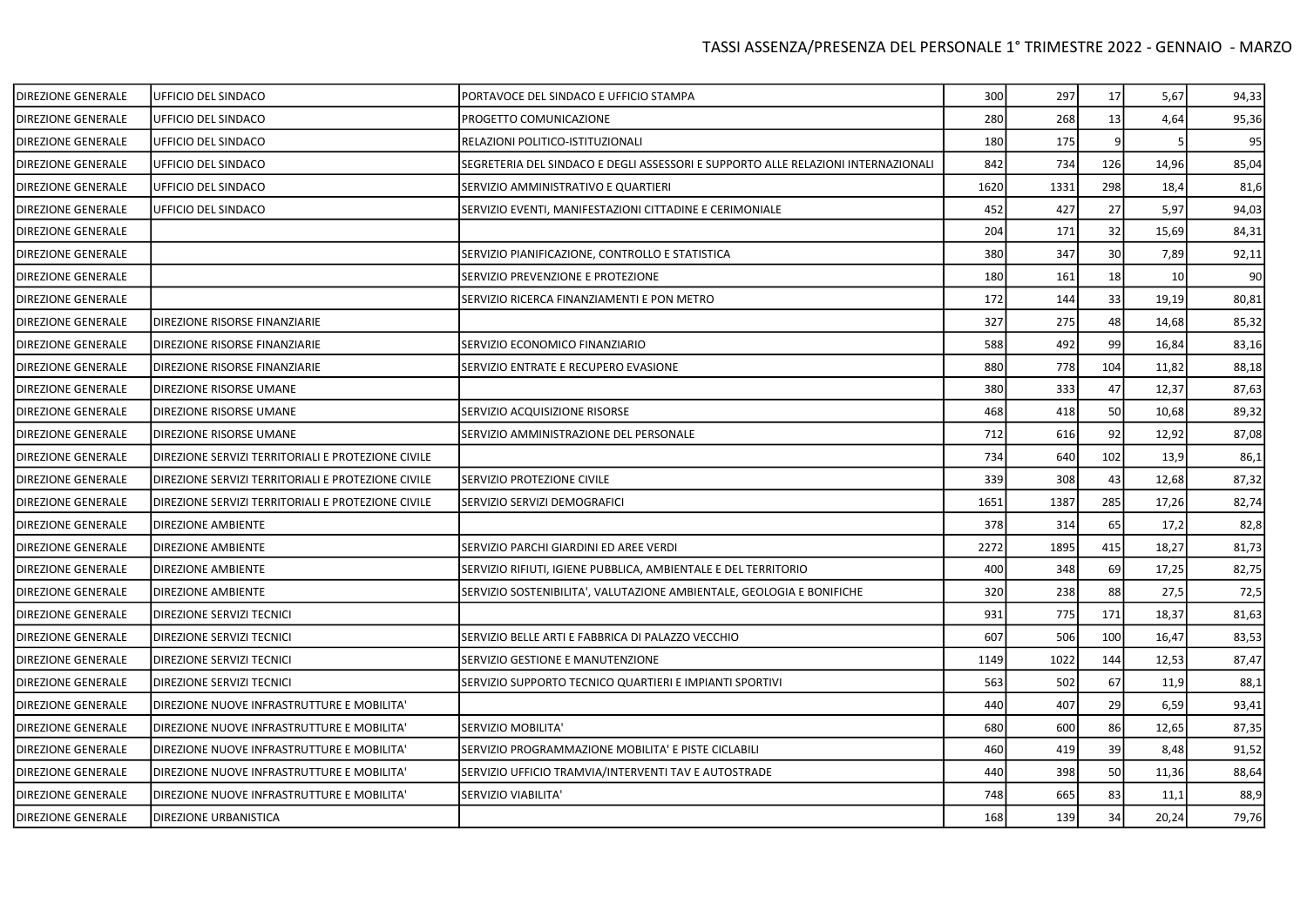| DIREZIONE GENERALE        | <b>DIREZIONE URBANISTICA</b>             | SERVIZIO AMMINISTRATIVO URBANISTICA                                 | 760   | 588  | 173  | 22,76 | 77,24 |
|---------------------------|------------------------------------------|---------------------------------------------------------------------|-------|------|------|-------|-------|
| DIREZIONE GENERALE        | <b>DIREZIONE URBANISTICA</b>             | SERVIZIO EDILIZIA PRIVATA                                           | 722   | 612  | 110  | 15,24 | 84,76 |
| <b>DIREZIONE GENERALE</b> | <b>DIREZIONE URBANISTICA</b>             | SERVIZIO PIANIFICAZIONE URBANISTICA                                 | 180   | 173  |      | 3,89  | 96,11 |
| DIREZIONE GENERALE        | <b>DIREZIONE SISTEMI INFORMATIVI</b>     |                                                                     | 322   | 235  | 61   | 18,94 | 81,06 |
| DIREZIONE GENERALE        | DIREZIONE SISTEMI INFORMATIVI            | SERVIZIO GESTIONE INFRASTRUTTURE TECNOLOGICHE                       | 494   | 447  | 45   | 9,11  | 90,89 |
| DIREZIONE GENERALE        | DIREZIONE SISTEMI INFORMATIVI            | SERVIZIO SICUREZZA, INFRASTRUTTURA E ARCHITETTURA IT DELL'ENTE      | 202   | 167  | 34   | 16,83 | 83,17 |
| DIREZIONE GENERALE        | DIREZIONE SISTEMI INFORMATIVI            | SERVIZIO SVILUPPO INFRASTRUTTURE TECNOLOGICHE                       | 320   | 266  | 51   | 15,94 | 84,06 |
| DIREZIONE GENERALE        | DIREZIONE GARE, APPALTI E PARTECIPATE    | SERVIZIO AMMINISTRATIVO BENI E SERVIZI                              | 576   | 508  | 74   | 12,85 | 87,15 |
| <b>DIREZIONE GENERALE</b> | DIREZIONE GARE, APPALTI E PARTECIPATE    | SERVIZIO AMMINISTRATIVO OPERE E LAVORI PUBBLICI                     | 240   | 220  | 18   | 7,5   | 92,5  |
| <b>DIREZIONE GENERALE</b> | DIREZIONE GARE, APPALTI E PARTECIPATE    | SERVIZIO SOCIETA' PARTECIPATE, ASSOCIAZIONI E FONDAZIONI            | 112   | 109  |      | 2,68  | 97,32 |
| DIREZIONE GENERALE        | DIREZIONE PATRIMONIO IMMOBILIARE         |                                                                     | 1489  | 1288 | 192  | 12,89 | 87,11 |
| <b>DIREZIONE GENERALE</b> | DIREZIONE PATRIMONIO IMMOBILIARE         | SERVIZIO GESTIONE PATRIMONIO                                        | 472   | 430  | 43   | 9,11  | 90,89 |
| DIREZIONE GENERALE        | DIREZIONE PATRIMONIO IMMOBILIARE         | SERVIZIO SERVIZI CIMITERIALI                                        | 1576  | 1307 | 245  | 15,55 | 84,45 |
| DIREZIONE GENERALE        | DIREZIONE ATTIVITA' ECONOMICHE E TURISMO |                                                                     | 487   | 426  | 66   | 13,55 | 86,45 |
| DIREZIONE GENERALE        | DIREZIONE ATTIVITA' ECONOMICHE E TURISMO | SERVIZIO ATTIVITA' PRODUTTIVE                                       | 440   | 386  | 56   | 12,73 | 87,27 |
| DIREZIONE GENERALE        | DIREZIONE ATTIVITA' ECONOMICHE E TURISMO | SERVIZIO COMMERCIO AREE PUBBLICHE OCCUPAZIONE SUOLO PUBBLICO E TAXI | 608   | 532  | 78   | 12,83 | 87,17 |
| DIREZIONE GENERALE        | DIREZIONE ATTIVITA' ECONOMICHE E TURISMO | SERVIZIO PROMOZIONE ECONOMICA, TURISTICA E LAVORO                   | 50    | 50   |      |       | 100   |
| DIREZIONE GENERALE        | DIREZIONE ISTRUZIONE                     |                                                                     | 570   | 521  | 48   | 8,42  | 91,58 |
| DIREZIONE GENERALE        | <b>DIREZIONE ISTRUZIONE</b>              | SERVIZIO INFANZIA, ATTIVITA' EDUCATIVE, LUDICHE E FORMATIVE         | 6324  | 4725 | 1239 | 19,59 | 80,41 |
| <b>DIREZIONE GENERALE</b> | DIREZIONE ISTRUZIONE                     | SERVIZIO NIDI E COORDINAMENTO PEDAGOGICO                            | 11298 | 8276 | 2256 | 19,97 | 80,03 |
| DIREZIONE GENERALE        | DIREZIONE ISTRUZIONE                     | SERVIZIO SUPPORTO ALLE ATTIVITA' EDUCATIVE E SCOLASTICHE            | 720   | 635  | 87   | 12,08 | 87,92 |
| DIREZIONE GENERALE        | DIREZIONE CULTURA E SPORT                |                                                                     | 452   | 364  | 92   | 20,35 | 79,65 |
| DIREZIONE GENERALE        | DIREZIONE CULTURA E SPORT                | SERVIZIO ATTIVITA' CULTURALI E POLITICHE GIOVANILI                  | 320   | 262  | 62   | 19,38 | 80,62 |
| DIREZIONE GENERALE        | <b>DIREZIONE CULTURA E SPORT</b>         | SERVIZIO MUSEI, BIBLIOTECHE, ARCHIVI                                | 1764  | 1553 | 220  | 12,47 | 87,53 |
| DIREZIONE GENERALE        | DIREZIONE CULTURA E SPORT                | SERVIZIO SPORT                                                      | 1182  | 984  | 182  | 15,4  | 84,6  |
| <b>DIREZIONE GENERALE</b> | DIREZIONE SERVIZI SOCIALI                |                                                                     | 1565  | 1377 | 183  | 11,69 | 88,31 |
| DIREZIONE GENERALE        | DIREZIONE SERVIZI SOCIALI                | SERVIZIO CASA                                                       | 453   | 423  | 29   | 6,4   | 93,6  |
| DIREZIONE GENERALE        | DIREZIONE SERVIZI SOCIALI                | SERVIZIO SOCIALE AMMINISTRATIVO                                     | 1497  | 1294 | 198  | 13,23 | 86,77 |
| <b>DIREZIONE GENERALE</b> | <b>DIREZIONE SERVIZI SOCIALI</b>         | SERVIZIO SOCIALE PROFESSIONALE                                      | 1932  | 1604 | 353  | 18,27 | 81,73 |

## mese di marzo 2022

| Tasso<br>Percentuale<br><b>ZONA</b><br><b>AREA</b><br><b>SERVIZIO</b><br>$-1$<br>$\sim$<br><b>GG.Lavorat</b><br>I GG.Ass.<br>GG.Pres<br>ASS.IU.<br>Tot.<br><b>IVI</b> |  |
|-----------------------------------------------------------------------------------------------------------------------------------------------------------------------|--|
|-----------------------------------------------------------------------------------------------------------------------------------------------------------------------|--|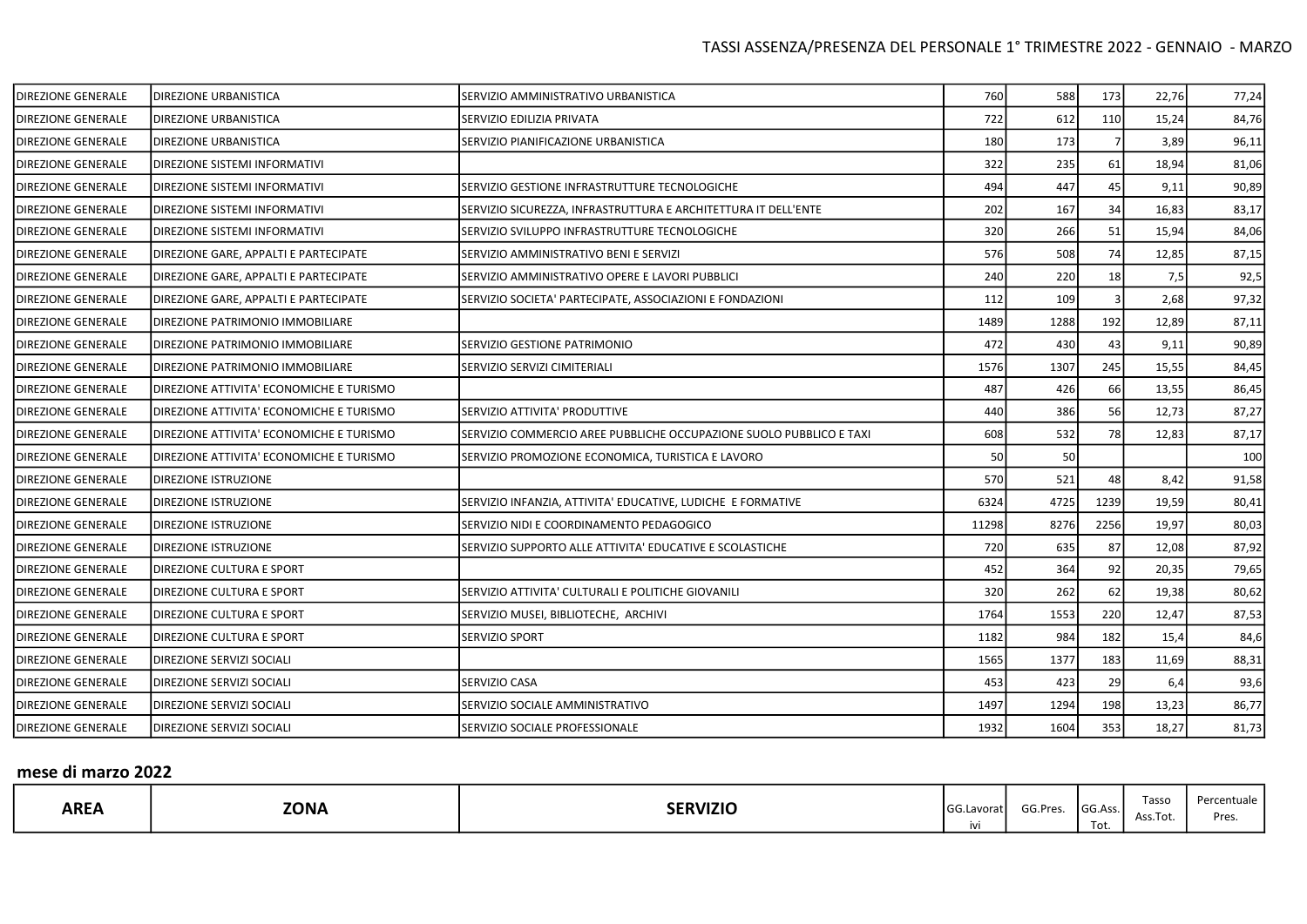### TASSI ASSENZA/PRESENZA DEL PERSONALE 1° TRIMESTRE 2022 - GENNAIO - MARZO

|                            |                                                    | STRUTTURA AUTONOMA DEL CONSIGLIO COMUNALE                                         | 955   | 786   | 175  | 18,32 | 81,68 |
|----------------------------|----------------------------------------------------|-----------------------------------------------------------------------------------|-------|-------|------|-------|-------|
|                            | DIREZIONE CORPO POLIZIA MUNICIPALE                 |                                                                                   | 20244 | 16044 | 2751 | 13,59 | 86,41 |
|                            | DIREZIONE CORPO POLIZIA MUNICIPALE                 | SERVIZIO SUPPORTO GIURIDICO AMMINISTRATIVO POLIZIA MUNICIPALE                     | 3333  | 2461  | 746  | 22,38 | 77,62 |
| <b>SEGRETARIO GENERALE</b> | UFFICIO SEGRETERIA GENERALE E AFFARI ISTITUZIONALI |                                                                                   | 841   | 731   | 106  | 12,6  | 87,4  |
| SEGRETARIO GENERALE        | UFFICIO SEGRETERIA GENERALE E AFFARI ISTITUZIONALI | SERVIZIO ANTICORRUZIONE, TRASPARENZA E CONTROLLI                                  | 161   | 148   | 12   | 7,45  | 92,55 |
| SEGRETARIO GENERALE        | AVVOCATURA                                         |                                                                                   | 289   | 218   | 83   | 28,72 | 71,28 |
| SEGRETARIO GENERALE        | AVVOCATURA                                         | SERVIZIO ECONOMICO, PATRIMONIALE E PUBBLICO IMPIEGO                               | 69    | 65    |      | 5,8   | 94,2  |
| SEGRETARIO GENERALE        | AVVOCATURA                                         | SERVIZIO LAVORI PUBBLICI E ATTIVITA' CONTRATTUALI                                 | 46    | 46    |      |       | 100   |
| <b>DIREZIONE GENERALE</b>  | UFFICIO DEL SINDACO                                |                                                                                   | 372   | 329   | 44   | 11,83 | 88,17 |
| <b>DIREZIONE GENERALE</b>  | UFFICIO DEL SINDACO                                | PIANIFICAZIONE STRATEGICA E ATTUAZIONE DEL PROGRAMMA                              | 69    | 62    |      | 8,7   | 91,3  |
| <b>DIREZIONE GENERALE</b>  | UFFICIO DEL SINDACO                                | PORTAVOCE DEL SINDACO E UFFICIO STAMPA                                            | 345   | 332   | 20   | 5,8   | 94,2  |
| <b>DIREZIONE GENERALE</b>  | UFFICIO DEL SINDACO                                | PROGETTO COMUNICAZIONE                                                            | 322   | 280   | 38   | 11,8  | 88,2  |
| <b>DIREZIONE GENERALE</b>  | UFFICIO DEL SINDACO                                | RELAZIONI POLITICO-ISTITUZIONALI                                                  | 207   | 182   | 27   | 13,04 | 86,96 |
| <b>DIREZIONE GENERALE</b>  | UFFICIO DEL SINDACO                                | SEGRETERIA DEL SINDACO E DEGLI ASSESSORI E SUPPORTO ALLE RELAZIONI INTERNAZIONALI | 984   | 813   | 169  | 17,17 | 82,83 |
| <b>DIREZIONE GENERALE</b>  | UFFICIO DEL SINDACO                                | SERVIZIO AMMINISTRATIVO E QUARTIERI                                               | 1905  | 1539  | 369  | 19,37 | 80,63 |
| <b>DIREZIONE GENERALE</b>  | UFFICIO DEL SINDACO                                | SERVIZIO EVENTI, MANIFESTAZIONI CITTADINE E CERIMONIALE                           | 518   | 442   | 87   | 16,8  | 83,2  |
| <b>DIREZIONE GENERALE</b>  |                                                    |                                                                                   | 253   | 232   | 24   | 9,49  | 90,51 |
| <b>DIREZIONE GENERALE</b>  |                                                    | SERVIZIO PIANIFICAZIONE, CONTROLLO E STATISTICA                                   | 437   | 401   | 34   | 7,78  | 92,22 |
| <b>DIREZIONE GENERALE</b>  |                                                    | SERVIZIO PREVENZIONE E PROTEZIONE                                                 | 184   | 158   | 24   | 13,04 | 86,96 |
| <b>DIREZIONE GENERALE</b>  |                                                    | SERVIZIO RICERCA FINANZIAMENTI E PON METRO                                        | 230   | 205   | 32   | 13,91 | 86,09 |
| <b>DIREZIONE GENERALE</b>  | DIREZIONE RISORSE FINANZIARIE                      |                                                                                   | 368   | 318   | 48   | 13,04 | 86,96 |
| <b>DIREZIONE GENERALE</b>  | DIREZIONE RISORSE FINANZIARIE                      | SERVIZIO ECONOMICO FINANZIARIO                                                    | 676   | 572   | 102  | 15,09 | 84,91 |
| <b>DIREZIONE GENERALE</b>  | DIREZIONE RISORSE FINANZIARIE                      | SERVIZIO ENTRATE E RECUPERO EVASIONE                                              | 1003  | 894   | 102  | 10,17 | 89,83 |
| <b>DIREZIONE GENERALE</b>  | DIREZIONE RISORSE UMANE                            |                                                                                   | 450   | 398   | 47   | 10,44 | 89,56 |
| <b>DIREZIONE GENERALE</b>  | DIREZIONE RISORSE UMANE                            | SERVIZIO ACQUISIZIONE RISORSE                                                     | 566   | 479   | 97   | 17,14 | 82,86 |
| <b>DIREZIONE GENERALE</b>  | DIREZIONE RISORSE UMANE                            | SERVIZIO AMMINISTRAZIONE DEL PERSONALE                                            | 831   | 685   | 152  | 18,29 | 81,71 |
| <b>DIREZIONE GENERALE</b>  | DIREZIONE SERVIZI TERRITORIALI E PROTEZIONE CIVILE |                                                                                   | 857   | 753   | 113  | 13,19 | 86,81 |
| <b>DIREZIONE GENERALE</b>  | DIREZIONE SERVIZI TERRITORIALI E PROTEZIONE CIVILE | SERVIZIO PROTEZIONE CIVILE                                                        | 380   | 355   | 26   | 6,84  | 93,16 |
| <b>DIREZIONE GENERALE</b>  | DIREZIONE SERVIZI TERRITORIALI E PROTEZIONE CIVILE | SERVIZIO SERVIZI DEMOGRAFICI                                                      | 1951  | 1595  | 382  | 19,58 | 80,42 |
| <b>DIREZIONE GENERALE</b>  | <b>DIREZIONE AMBIENTE</b>                          |                                                                                   | 612   | 546   | 61   | 9,97  | 90,03 |
| <b>DIREZIONE GENERALE</b>  | DIREZIONE AMBIENTE                                 | SERVIZIO PARCHI GIARDINI ED AREE VERDI                                            | 2591  | 2214  | 382  | 14,74 | 85,26 |
| DIREZIONE GENERALE         | DIREZIONE AMBIENTE                                 | SERVIZIO RIFIUTI, IGIENE PUBBLICA, AMBIENTALE E DEL TERRITORIO                    | 460   | 407   | 70   | 15,22 | 84,78 |
| DIREZIONE GENERALE         | DIREZIONE AMBIENTE                                 | SERVIZIO SOSTENIBILITA', VALUTAZIONE AMBIENTALE, GEOLOGIA E BONIFICHE             | 368   | 267   | 112  | 30,43 | 69,57 |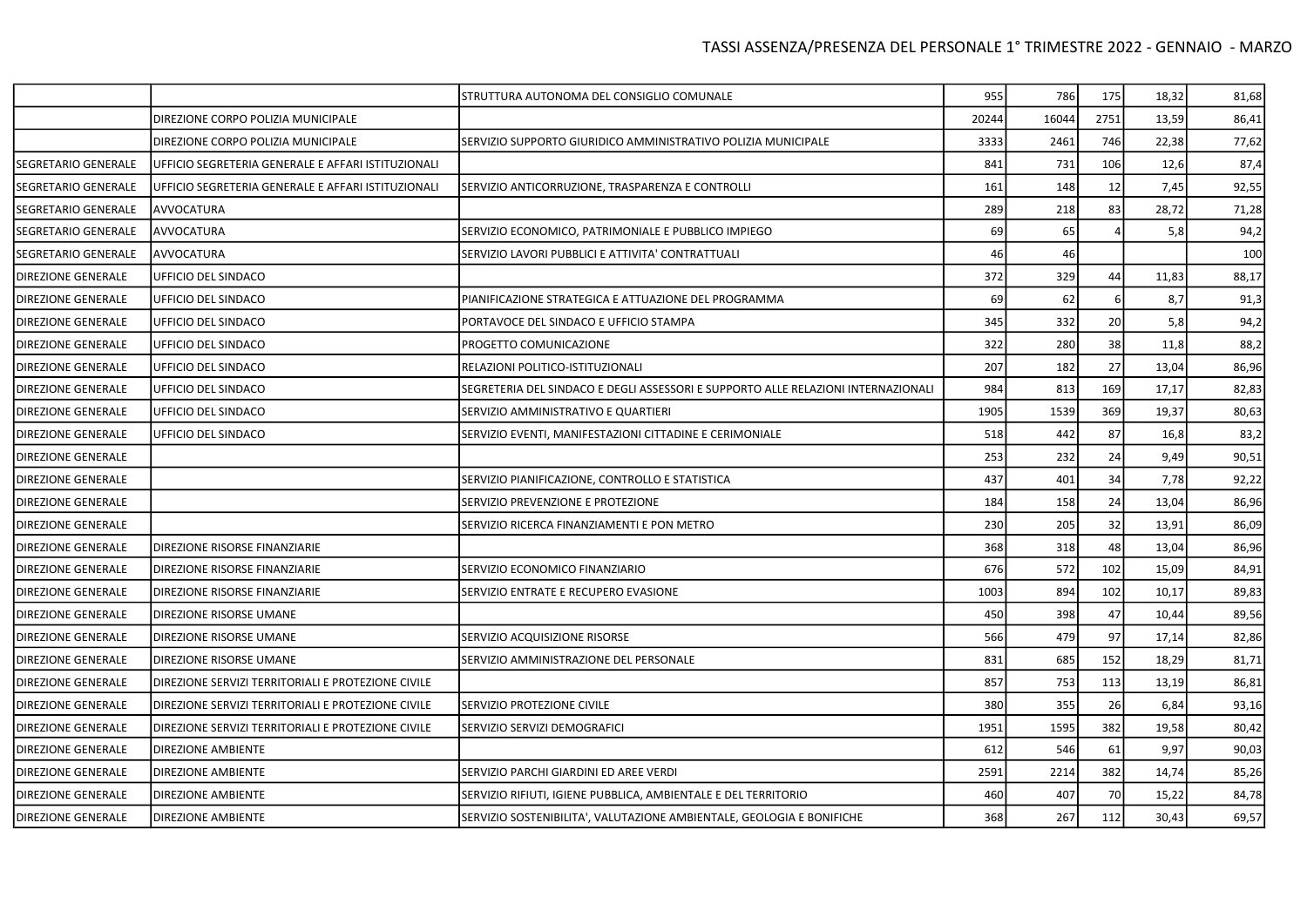| DIREZIONE GENERALE        | DIREZIONE SERVIZI TECNICI                  |                                                                     | 1146  | 939  | 197  | 17,19 | 82,81 |
|---------------------------|--------------------------------------------|---------------------------------------------------------------------|-------|------|------|-------|-------|
| DIREZIONE GENERALE        | DIREZIONE SERVIZI TECNICI                  | SERVIZIO BELLE ARTI E FABBRICA DI PALAZZO VECCHIO                   | 699   | 594  | 112  | 16,02 | 83,98 |
| DIREZIONE GENERALE        | DIREZIONE SERVIZI TECNICI                  | SERVIZIO GESTIONE E MANUTENZIONE                                    | 1447  | 1281 | 166  | 11,47 | 88,53 |
| <b>DIREZIONE GENERALE</b> | <b>DIREZIONE SERVIZI TECNICI</b>           | SERVIZIO SUPPORTO TECNICO QUARTIERI E IMPIANTI SPORTIVI             | 678   | 582  | 100  | 14,75 | 85,25 |
| DIREZIONE GENERALE        | DIREZIONE NUOVE INFRASTRUTTURE E MOBILITA' |                                                                     | 752   | 663  | 92   | 12,23 | 87,77 |
| <b>DIREZIONE GENERALE</b> | DIREZIONE NUOVE INFRASTRUTTURE E MOBILITA' | SERVIZIO MOBILITA'                                                  | 782   | 680  | 100  | 12,79 | 87,21 |
| DIREZIONE GENERALE        | DIREZIONE NUOVE INFRASTRUTTURE E MOBILITA' | SERVIZIO PROGRAMMAZIONE MOBILITA' E PISTE CICLABILI                 | 529   | 475  | 48   | 9,07  | 90,93 |
| DIREZIONE GENERALE        | DIREZIONE NUOVE INFRASTRUTTURE E MOBILITA' | SERVIZIO UFFICIO TRAMVIA/INTERVENTI TAV E AUTOSTRADE                | 497   | 454  | 45   | 9,05  | 90,95 |
| <b>DIREZIONE GENERALE</b> | DIREZIONE NUOVE INFRASTRUTTURE E MOBILITA' | SERVIZIO VIABILITA'                                                 | 860   | 725  | 131  | 15,23 | 84,77 |
| DIREZIONE GENERALE        | <b>DIREZIONE URBANISTICA</b>               |                                                                     | 211   | 171  | 47   | 22,27 | 77,73 |
| DIREZIONE GENERALE        | <b>DIREZIONE URBANISTICA</b>               | SERVIZIO AMMINISTRATIVO URBANISTICA                                 | 846   | 708  | 142  | 16,78 | 83,22 |
| DIREZIONE GENERALE        | DIREZIONE URBANISTICA                      | SERVIZIO EDILIZIA PRIVATA                                           | 914   | 816  | 94   | 10,28 | 89,72 |
| <b>DIREZIONE GENERALE</b> | DIREZIONE URBANISTICA                      | SERVIZIO PIANIFICAZIONE URBANISTICA                                 | 219   | 197  | 19   | 8,68  | 91,32 |
| <b>DIREZIONE GENERALE</b> | DIREZIONE SISTEMI INFORMATIVI              |                                                                     | 370   | 304  | 40   | 10,81 | 89,19 |
| DIREZIONE GENERALE        | <b>DIREZIONE SISTEMI INFORMATIVI</b>       | SERVIZIO GESTIONE INFRASTRUTTURE TECNOLOGICHE                       | 335   | 315  | 20   | 5,97  | 94,03 |
| DIREZIONE GENERALE        | DIREZIONE SISTEMI INFORMATIVI              | SERVIZIO SICUREZZA, INFRASTRUTTURA E ARCHITETTURA IT DELL'ENTE      | 463   | 400  | 58   | 12,53 | 87,47 |
| DIREZIONE GENERALE        | DIREZIONE SISTEMI INFORMATIVI              | SERVIZIO SVILUPPO INFRASTRUTTURE TECNOLOGICHE                       | 368   | 316  | 48   | 13,04 | 86,96 |
| DIREZIONE GENERALE        | DIREZIONE GARE, APPALTI E PARTECIPATE      | SERVIZIO AMMINISTRATIVO BENI E SERVIZI                              | 686   | 596  | 95   | 13,85 | 86,15 |
| DIREZIONE GENERALE        | DIREZIONE GARE, APPALTI E PARTECIPATE      | SERVIZIO AMMINISTRATIVO OPERE E LAVORI PUBBLICI                     | 311   | 277  | 31   | 9,97  | 90,03 |
| DIREZIONE GENERALE        | DIREZIONE GARE, APPALTI E PARTECIPATE      | SERVIZIO SOCIETA' PARTECIPATE, ASSOCIAZIONI E FONDAZIONI            | 128   | 116  | 11   | 8,59  | 91,41 |
| <b>DIREZIONE GENERALE</b> | DIREZIONE PATRIMONIO IMMOBILIARE           |                                                                     | 1753  | 1489 | 269  | 15,35 | 84,65 |
| DIREZIONE GENERALE        | <b>DIREZIONE PATRIMONIO IMMOBILIARE</b>    | SERVIZIO GESTIONE PATRIMONIO                                        | 556   | 476  | 83   | 14,93 | 85,07 |
| DIREZIONE GENERALE        | DIREZIONE PATRIMONIO IMMOBILIARE           | SERVIZIO SERVIZI CIMITERIALI                                        | 1767  | 1421 | 335  | 18,96 | 81,04 |
| <b>DIREZIONE GENERALE</b> | DIREZIONE ATTIVITA' ECONOMICHE E TURISMO   |                                                                     | 631   | 514  | 119  | 18,86 | 81,14 |
| <b>DIREZIONE GENERALE</b> | DIREZIONE ATTIVITA' ECONOMICHE E TURISMO   | SERVIZIO ATTIVITA' PRODUTTIVE                                       | 506   | 438  | 68   | 13,44 | 86,56 |
| DIREZIONE GENERALE        | DIREZIONE ATTIVITA' ECONOMICHE E TURISMO   | SERVIZIO COMMERCIO AREE PUBBLICHE OCCUPAZIONE SUOLO PUBBLICO E TAXI | 748   | 680  | 69   | 9,22  | 90,78 |
| DIREZIONE GENERALE        | DIREZIONE ISTRUZIONE                       |                                                                     | 621   | 564  | 63   | 10,14 | 89,86 |
| <b>DIREZIONE GENERALE</b> | <b>DIREZIONE ISTRUZIONE</b>                | SERVIZIO INFANZIA, ATTIVITA' EDUCATIVE, LUDICHE E FORMATIVE         | 7130  | 5658 | 1089 | 15,27 | 84,73 |
| DIREZIONE GENERALE        | <b>DIREZIONE ISTRUZIONE</b>                | SERVIZIO NIDI E COORDINAMENTO PEDAGOGICO                            | 12919 | 9794 | 2323 | 17,98 | 82,02 |
| DIREZIONE GENERALE        | <b>DIREZIONE ISTRUZIONE</b>                | SERVIZIO SUPPORTO ALLE ATTIVITA' EDUCATIVE E SCOLASTICHE            | 828   | 767  | 55   | 6,64  | 93,36 |
| DIREZIONE GENERALE        | DIREZIONE CULTURA E SPORT                  |                                                                     | 515   | 428  | 87   | 16,89 | 83,11 |
| <b>DIREZIONE GENERALE</b> | DIREZIONE CULTURA E SPORT                  | SERVIZIO ATTIVITA' CULTURALI E POLITICHE GIOVANILI                  | 368   | 320  | 46   | 12,5  | 87,5  |
| DIREZIONE GENERALE        | <b>DIREZIONE CULTURA E SPORT</b>           | SERVIZIO MUSEI, BIBLIOTECHE, ARCHIVI                                | 2002  | 1766 | 243  | 12,14 | 87,86 |